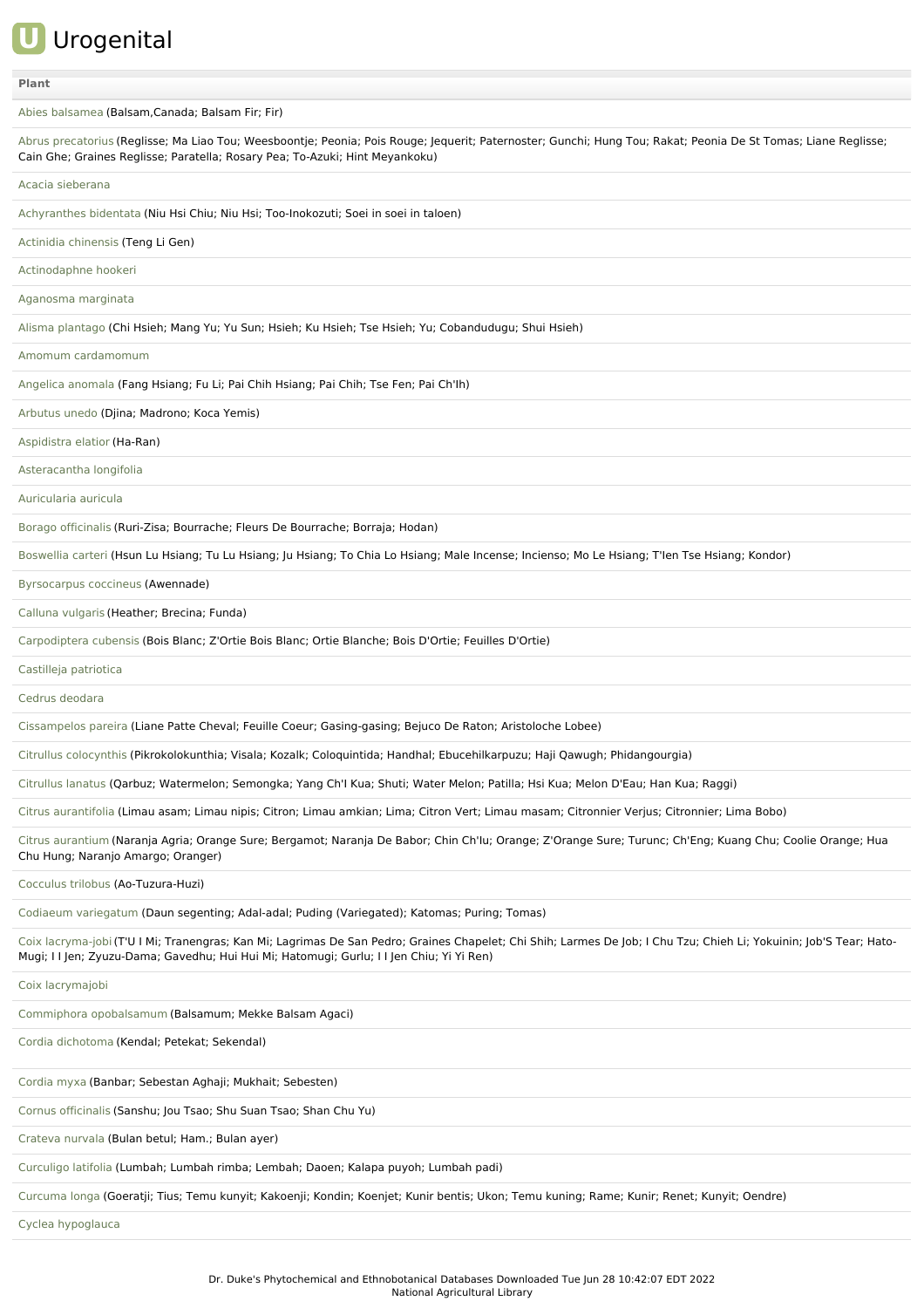| <b>Plant</b>                                                                                                                                                                                                                    |
|---------------------------------------------------------------------------------------------------------------------------------------------------------------------------------------------------------------------------------|
| Cynanchum stratum                                                                                                                                                                                                               |
| Cynodon dactylon (Bermudagrass; Couchgrass; Grama; Italyan Ayrigi)                                                                                                                                                              |
| Desmodium gangeticum (Lepantan; Meringan; Vidarigandha; Akar katuh; Serengan; Kemani bali)                                                                                                                                      |
| Desmodium styracifolium                                                                                                                                                                                                         |
| Dichrostachys cinerea                                                                                                                                                                                                           |
| Digera alternifolia                                                                                                                                                                                                             |
| Digera muricata                                                                                                                                                                                                                 |
| Diospyros melanoxylon                                                                                                                                                                                                           |
| Eclipta prostrata (Takasaburo)                                                                                                                                                                                                  |
| Elettaria cardamomum (Ts'Ao Kuo; Pai Tou K'Ou; Kakule; Krako; Tou K'Ou; Cardamom)                                                                                                                                               |
| Erianthus spontaneum                                                                                                                                                                                                            |
| Erigeron canadensis (Mawi Pire Otu; Thwail Ath Theeb; Canada Fleabane; Kanaryaotu)                                                                                                                                              |
| Eriodictyon sp                                                                                                                                                                                                                  |
| Eucalyptus citriodorus (Eucalyptus)                                                                                                                                                                                             |
| Eucalyptus globosus (Eucalyptus)                                                                                                                                                                                                |
| Eucomis undulata                                                                                                                                                                                                                |
| Eupatorium purpureum (Purper Leverkruid; Eupatoire D'Eau Rouge; Joe Pye Weed; Roter Wasserhanf; Gravelwort; Red Gravel)                                                                                                         |
| Euphorbia hirta (Patikan; Ara tamah; Asthma Herb; Gendong anak; Kukon-kukon; Pempe; Kelusan; Ngonderamango; Gelang susu; Milkweed)                                                                                              |
| Eysenhardtia polystachya                                                                                                                                                                                                        |
| Ficus asperifolia (Sandpaper Tree; Epin)                                                                                                                                                                                        |
| Ficus religiosa (Tin Asnam; Pipola)                                                                                                                                                                                             |
| Fragaria vesca (Fraises; Fresa; Erdbeer; Fraise Des Bois; Fraisier; Fraise; Cilek)                                                                                                                                              |
| Frankenia grandifolia                                                                                                                                                                                                           |
| Fraxinus pubinervus (K'U Li; Ch'In P'I; Chin P'I)                                                                                                                                                                               |
| Galium verum (Cleavers, Common; Yogurtotu; Caille Lait; Galio; Gaillet Jaune; Khitharah; Baqlat Al Laban)                                                                                                                       |
| Galphimia glauca                                                                                                                                                                                                                |
| Gentiana kurroo                                                                                                                                                                                                                 |
| Glechoma hederacea (Kaki-Doosi; Hiedra Terrestre; Kakidosi; Groundivy; Yer Sarmasigi)                                                                                                                                           |
| Glycyrrhiza glabra (Meyankoku; Kan Ts'Ao; Kan T'Sao; Gan Cao; Madhuka; Liquirita; Sus Maikik; Regaliz; Iriqsus; Mi Ts'Ao; Licorice)                                                                                             |
| Grindelia squarrosa (Nebari-Oguruma; Grindelia)                                                                                                                                                                                 |
| Helianthus annuus (Helianthe; Himawari; A'In Ash Shams; Girasol; Ward Ash Shams; A'Bbad Al Shams; Tournesol; Flor De Sol; Fleurs Soleil; Gula Barbaroza; Fleur<br>Soleil; Gundondu; Guna Bagan; Aycicegi)                       |
| Hemidesmus indicus (Carivas)                                                                                                                                                                                                    |
| Hemidictyum ceterach                                                                                                                                                                                                            |
| Hibiscus rosa-sinensis (Bussoge; Feuilles Choublak; Chu Chin; Bunga raya (Big flower); Ch'lh Chin; Cayena; Cin Gulu; Gumamela; Jih Chi; Rose Of China; Khatmah<br>Siniyah; Fu Sang; Woro-wari; Ru Sang; Shoe-Black; China Rose) |
| Hordeum vulgare (Jo; Kung Mai Nieh; No Mai; Kung Mai; O-Mugi; Sha'Ir; Barley; Arpa; Orzo; Cebada; Mai Ya; Ta Mai)                                                                                                               |
| Houttuynia cordata (Yu Hsing Ts'Ao; Zyuyaku; Doku-Dami; Dokudami; Yu Xing Cao; Chu Ts'Ai; Ch'l)                                                                                                                                 |
| Humulus japonicus (Lei Ts'Ao; Lai Mei Ts'Ao; Lu Ts'Ao)                                                                                                                                                                          |
| Hybanthus enneaspermus                                                                                                                                                                                                          |
| Hygrophila auriculata                                                                                                                                                                                                           |

[Hyoscyamus](file:///phytochem/ethnoPlants/show/1695) albus (Weisses Bilsenkraut; Meimendro Branco; Beleno Blanco; Giusquiamo Bianco; White Henbane; Banj; Wit Bilzenkruid; Jusquiame Blanche; Hisquiamus; Beleno Negro)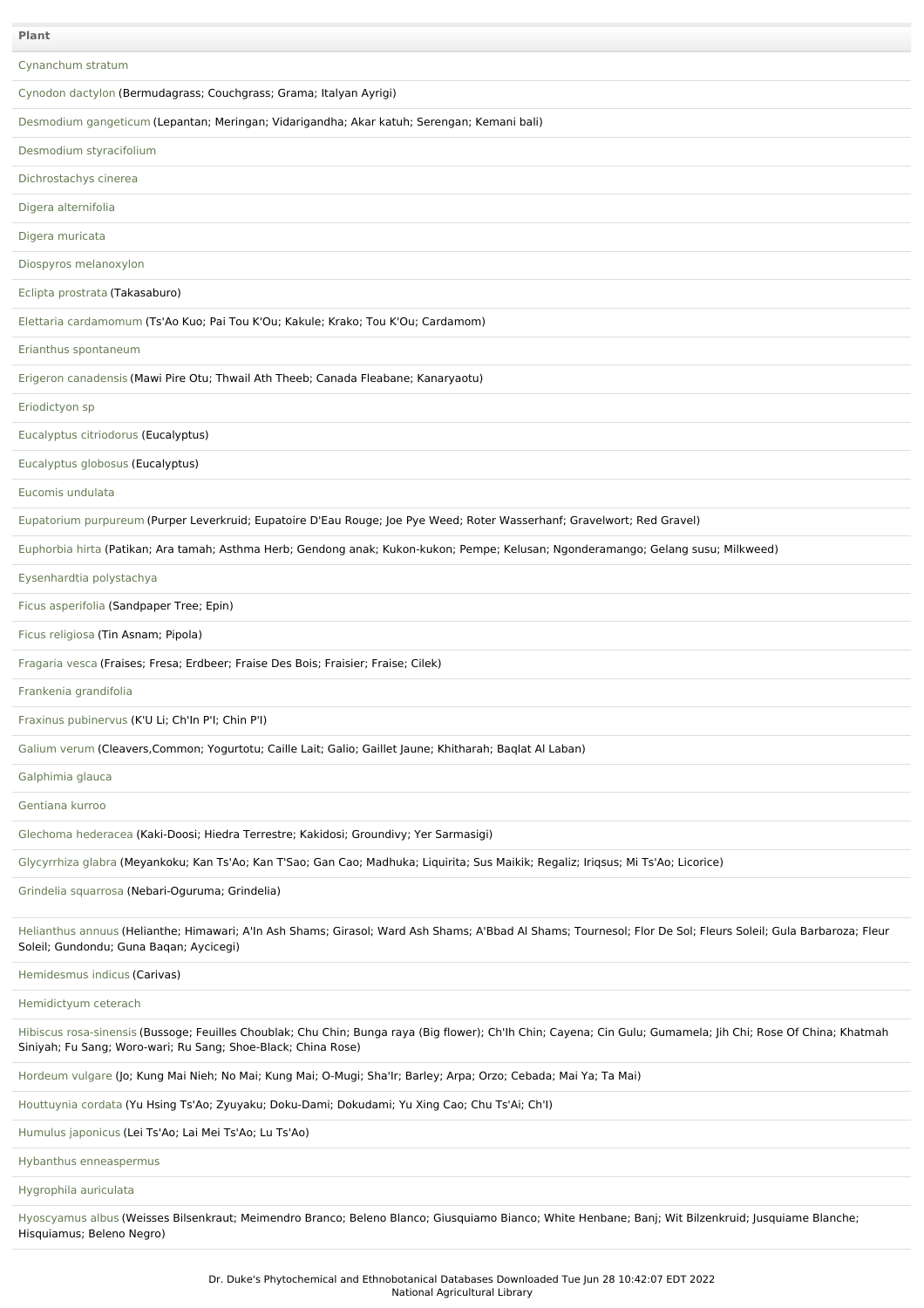| <b>Plant</b>                                                                                                                                                                                                            |
|-------------------------------------------------------------------------------------------------------------------------------------------------------------------------------------------------------------------------|
| Hyoscyamus niger (Black Henbane; Banotu; Henbane,Black; Giusguiamo; Jusguiame; Sukran; Hunabra-So; Altercum; Hiyosu; Henbane; Banj Barry)                                                                               |
| Hypericum perforatum (St John'Swort; Binbirdelikotu; Hiperico)                                                                                                                                                          |
| Hyssopus officinalis (Hisopo; Curdukotu; Yanagi-Hakka; Hastipippili; Hyssop)                                                                                                                                            |
| Indigofera suffruticosa (Digot Sauvage; Azul De Hoja; Digot; Anil; Azulejo)                                                                                                                                             |
| Indigofera tinctoria (Ta Ch'Ing; Lan Mien; Civitagaci; Mu Lan; Ch'Ing Ko Fen; Tien Hua; Ch'Ing Tai; Lan Ts'Ao; Indigo; Nilini)                                                                                          |
| Ixora chinensis (Jarum-jarum merah (Red balance; Pechar periok (Broken pot))                                                                                                                                            |
| Jatropha gossypifolia (Tua-Tua; Petit Mapou; Jarak ulung; Papaye Sauvage; Jarak kosta merah; Bellyache Bush; Yuca Cimarrona; Jarak china; Medicinier; Medecin)                                                          |
| Juniperus communis (Yoshu-Nezu; A'Ra'R A'Di; Ardic; Havrest; Ardij Aghaji; Enebro; Juniper)                                                                                                                             |
| Juniperus sp (Chiang Po Chiu; Juniper)                                                                                                                                                                                  |
| Jussiaea repens                                                                                                                                                                                                         |
| Kochia scoparia (Sha'R Banat; Haitham; Hahakigi)                                                                                                                                                                        |
| Lactuca sativa (Khass; Laitue Pour Tisane; Kahu; Tzu Chu; Wo Chu Tzu; Marul; Wo Chu; Chicoree Des Jardins; Abu; Lettuce; Laitue; Laitue Alimentaire; Lechuga)                                                           |
| Lallemantia royleana (Rehana Quwoy; Rehana Barry)                                                                                                                                                                       |
| Larix decidua (Avrupa Melezi; Terebintina)                                                                                                                                                                              |
| Lathyrus maritimus (Ch'lao Yao; Yeh Wan Tou)                                                                                                                                                                            |
| Lemmaphyllum carnosum                                                                                                                                                                                                   |
| Lepidium virginicum (Cresson Alenois; Cresson Danois; Cresson Savane; Mastuerzo)                                                                                                                                        |
| Lindera strychnifolia (Wu Yao; Tendai-Uyaku)                                                                                                                                                                            |
| Linum usitatissimum (Flax; Kettan; Linaza; Kittan; Linseed; Lino; Kahtan; Keten; Ama; Chih Ma; Hu Ma; Lin)                                                                                                              |
| Loranthus kaempferi (Sung Lo; Ma Tou Ling; Nu Lo)                                                                                                                                                                       |
| Luffa aegyptiaca (Ssu Kua; Servilleta Del Pobre; Liane Torchon; Serviette Des Pauvres; Torchon; Musu; Pu Kua; Lifka; Man Kua; T'len Ssu Kua; T'len Lo; Leaf)                                                            |
| Lycopodium clavatum (Lycopode; Kurtpencesi; Licopodio; Musco Clavato; Hikage-No-Kazura)                                                                                                                                 |
| Lygodium japonicum                                                                                                                                                                                                      |
| Lysimachia christinae                                                                                                                                                                                                   |
| Mallotus oppositifolius                                                                                                                                                                                                 |
| Malva sylvestris (Ebegumeci; High Mallow; Zeni-Aoi; Malva)                                                                                                                                                              |
| Merremia tridentata (Akar keremak)                                                                                                                                                                                      |
| Mesembryanthemum crystallinum (Buzotu)                                                                                                                                                                                  |
| Mimosa pudica (Quitem Tranquille; Mori Vivi; Feuilles Honte; Adormidera; Memalu (Modesty); Honte; Puteri malu (Modest princess))                                                                                        |
| Momordica dioica                                                                                                                                                                                                        |
| Myristica fragrans (Nuez Moscada; Jou Kuo; Jou Tou Hua; Nux Moschata; Buah pala; Jou Kou Hua; Mace; Nutmeg; Kucuk Hindistancevizi Ag; Notenmuskaatboom;<br>Muscade; Kembang pala diluar; Jou Tou K'Ou; Noix De Muscade) |
| Myrtus communis (Myrtle; Murtek; Lampsana; Arrayan; Murt; Ass; Mersin; As; Yas)                                                                                                                                         |
| Nepenthes khasiana                                                                                                                                                                                                      |
| Nuphar variegatum                                                                                                                                                                                                       |
| Nymphaea stellata (Utpala)                                                                                                                                                                                              |
| Ocimum gratissimum (Folle Basin; Atiayo; Basilic A Petites Fleurs; Grand Fombasin; Basilic Grandes Feuilles; Ramtulsi; Selaseh jambi; Fombasin; Vriadhatulasi)                                                          |
| Ocimum sanctum (Lampes; Kemangen; Ruku-ruku merah; Oku; Kami-Me-Boki; Selaseh; Surasa; L.; Ruku-ruku)                                                                                                                   |
| Oenanthe stolonifera (K'U Chin; Ch'In Ts'Ai; Shui Chin)                                                                                                                                                                 |
| Orthosiphon aristatus                                                                                                                                                                                                   |
| Oxalis acetosella (Sorrel; Aleluya; Woodsorrel; Wood Sorrel; Kazayagi)                                                                                                                                                  |
| Oxalis corniculata (Oseille Marron; Vinagrillo; Carpigna; Chukrika; Semanggen; Vinagreta; Indian Sorrel; Alleluia; Sikap dada; Acederilla Aleluya; Suan Chiang;                                                         |

Rempi; Sorrel; Hsiao Suan Ts'Ai; Pwin D'Coucou; Tso Chiang; Oseille Du Bois; Hummaidh; Estrebolina)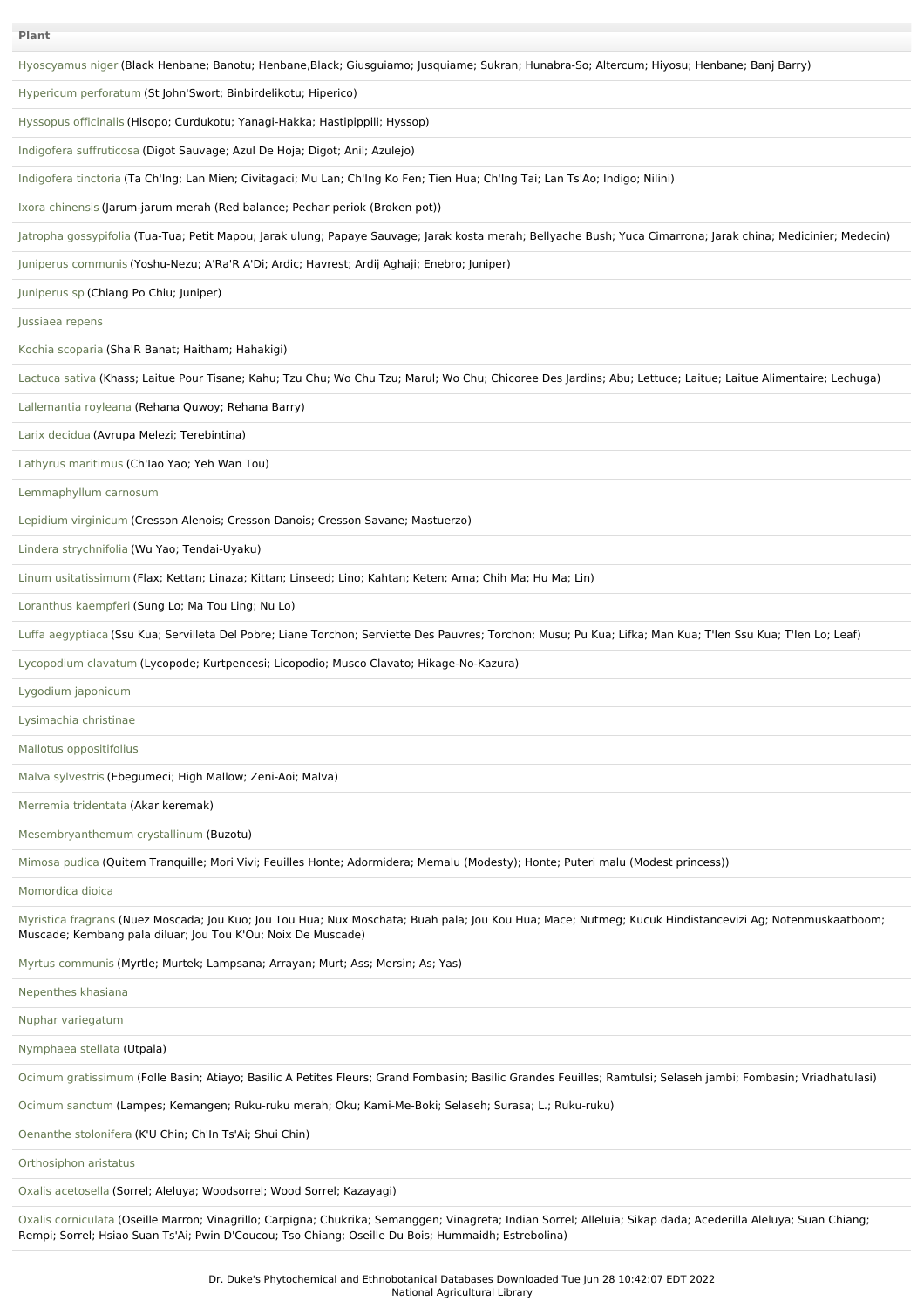**Plant**

[Oxydendrum](file:///phytochem/ethnoPlants/show/11637) arboreum (Sourwood; Sorrel Tree)

[Oxystigma](file:///phytochem/ethnoPlants/show/2230) mannii (Spicy Cedar)

Paliurus [ramosissimus](file:///phytochem/ethnoPlants/show/8432) (Pai Chi)

[Paullinia](file:///phytochem/ethnoPlants/show/87) pinnata (Bejuco Costilla; Bejuco De Tres Filos; Liane Carree)

[Pavetta](file:///phytochem/ethnoPlants/show/747) indica (Gading-gading (Like ivory); Kem pa; Jarum-jarum)

[Pedalium](file:///phytochem/ethnoPlants/show/2574) murex (Khasake Kalan; Burra Gokeroo; Kathe Nerinnil; Gokru Kalan; Kadava Gokharu)

[Pedicularis](file:///phytochem/ethnoPlants/show/9429) resupinata (Ma Hsien Hao; Ma Shih Hao)

[Peganum](file:///phytochem/ethnoPlants/show/210) harmala (Alharma; Gamarza; Hurmal; Syrian Rue; Armel; Harmine; Harmal; Rahshca; Rue,Wild; Ispand; Ozallaik; Harmal Shrub; Harmelraute; Steppenraute)

[Pergularia](file:///phytochem/ethnoPlants/show/1412) daemia

Phoenix [dactylifera](file:///phytochem/ethnoPlants/show/957) (Datil; Khurma; Date; Hurma Agaci; Dattes; Dattier; Tamur; Wu Lou Zi; Palma Datil)

[Phyllanthus](file:///phytochem/ethnoPlants/show/2237) fraternus

[Phyllanthus](file:///phytochem/ethnoPlants/show/2238) urinaria (Dukong anak (Child pick-a-back; Rami buah; Memeniran; Meniran; Turi hutan)

Physalis [alkekengi](file:///phytochem/ethnoPlants/show/363)(Alkekengi; Alkekenje; Guveyfeneri; Suan Chiang; Strawberry Tomato; Winter Cherry; Teng Leng Ts'Ao)

Pinus [pinaster](file:///phytochem/ethnoPlants/show/3436) (Pinaster; Pinheiro; Kaigan-Sho; Pino Maritimo)

Pinus [silvestris](file:///phytochem/ethnoPlants/show/3437) (Pino Albar)

Piper [angustifolia](file:///phytochem/ethnoPlants/show/2244) (Matico)

Piper [angustifolium](file:///phytochem/ethnoPlants/show/2245) (Erba Di Soldat; Herbe Du Soldat; Soldier'S Herb; Matico; Palo Del Soldado; Yerba Del Soldato)

Piper [cubeba](file:///phytochem/ethnoPlants/show/2248) (Temoekoes; Chabai ekur; Cubeb; Chabai berekur; Kemekus; Lada ekur; Kubabe; Temekus)

Piper [excelsum](file:///phytochem/ethnoPlants/show/962)

Piper [longum](file:///phytochem/ethnoPlants/show/759) (Long Pepper; Pi Po; Uzun Biber; Pi P'O Mu; Pepper,Long)

Piper [methysticum](file:///phytochem/ethnoPlants/show/2249) (Kava Biberi; Kava; Kawakawa)

Pisum [sativum](file:///phytochem/ethnoPlants/show/5241) (Petits Pois; Greenpea; Bezelye; Ch'Ing Hsiao Tou; Pwes; Jung Shu; Wan Tou; Petit Pois)

[Plantago](file:///phytochem/ethnoPlants/show/534) asiatica (Oba-Ko)

[Plantago](file:///phytochem/ethnoPlants/show/535) major (Llanten Mayor; Bazir Dam Bil; Otot ototan; Sei Ohr Re; Suri pandak; Plantain; Wegerlich; Sangka buwah; Ekur anjing (Dog tail); Daum sejumbok; Meloh kiloh; Oba-Ko; Buyuk Sinirliot; Llanten; Sangkuwah; Tarkuz; Lisan Al Hamal; Ch'E Ch'Ien; Gechi Qulaghi; Sembung otot; Sangkubah; Arnoglossa)

Pleopeltis [thunbergianus](file:///phytochem/ethnoPlants/show/6243)

[Pogonatherum](file:///phytochem/ethnoPlants/show/5833) crinitum (Penawar; Rumput sembor batu)

[Polygala](file:///phytochem/ethnoPlants/show/369) sibirica (Hsiao Ts'Ao; Yuan Chih Jou; Yuan Chih; Yao Jao)

[Polygala](file:///phytochem/ethnoPlants/show/2253) vulgaris (Adi Sutotu)

[Polygonatum](file:///phytochem/ethnoPlants/show/2710) officinale (Solomon'S Seal; Wei Jui; Muhrusuleyman)

[Polygonum](file:///phytochem/ethnoPlants/show/1777) aviculare (T'Ieh Sien Ts'Ao; Pien Hsu; Knowgrass; Kus Karabugdayi; Miti-Yanagi; Knotweed; Nana Shwana; Hemero Tea; Asa Al Rae'Y; Centinodia; Habbat Al Rae'Y)

[Polygonum](file:///phytochem/ethnoPlants/show/2090) punctatum (Yerba De Burro; Yerba De Hicotea; Water Smartweed)

[Portulaca](file:///phytochem/ethnoPlants/show/1162) oleracea (Pourpier; Pourpier Commun; Coupier; Gelang pasir; Parpinah; Ma Ch'Ih Hsien; Beldroega; Coupe-Pied; Ancharupa; Perpine; Suberi-Hiyu; Semizotu; Porcelana; Berbin; Purslane; Verdolaga; Krokot)

[Portulaca](file:///phytochem/ethnoPlants/show/10748) perennia

Portulaca [quadrifida](file:///phytochem/ethnoPlants/show/101) (Rumput segan; Memaniran puteh; Purslane; Kremi; Rebha leoka)

[Pouzolzia](file:///phytochem/ethnoPlants/show/972) zeylanica (Kermah; Deresan; Kukon-kukon; Rubai; Ubai-ubai)

Pteris [multifida](file:///phytochem/ethnoPlants/show/1787) (Feng Wei Cao)

Punica [granatum](file:///phytochem/ethnoPlants/show/2861) (Delima; Pomegranate; Dalima; Pomogranado; Nar; Grenadier; Naragaci; Zakuro; Rumman; Dadima; An Shih Liu; Pomme Grenade; Grenade; Shan Shih Liu; Gangsalan; Granada; Granado; Hannar)

Pyrola [rotundifolia](file:///phytochem/ethnoPlants/show/3170) (Pirola; Vintergron; Holzmangold; Rondbladig Wintergroenkruid; Lu Ti Ts'Ao; Pyrola,Round-Leaved; Round-Leaved Wintergreen; Pyrole A Grappes; Sundew)

[Pyrrosia](file:///phytochem/ethnoPlants/show/6286) lingua (Hitotuba)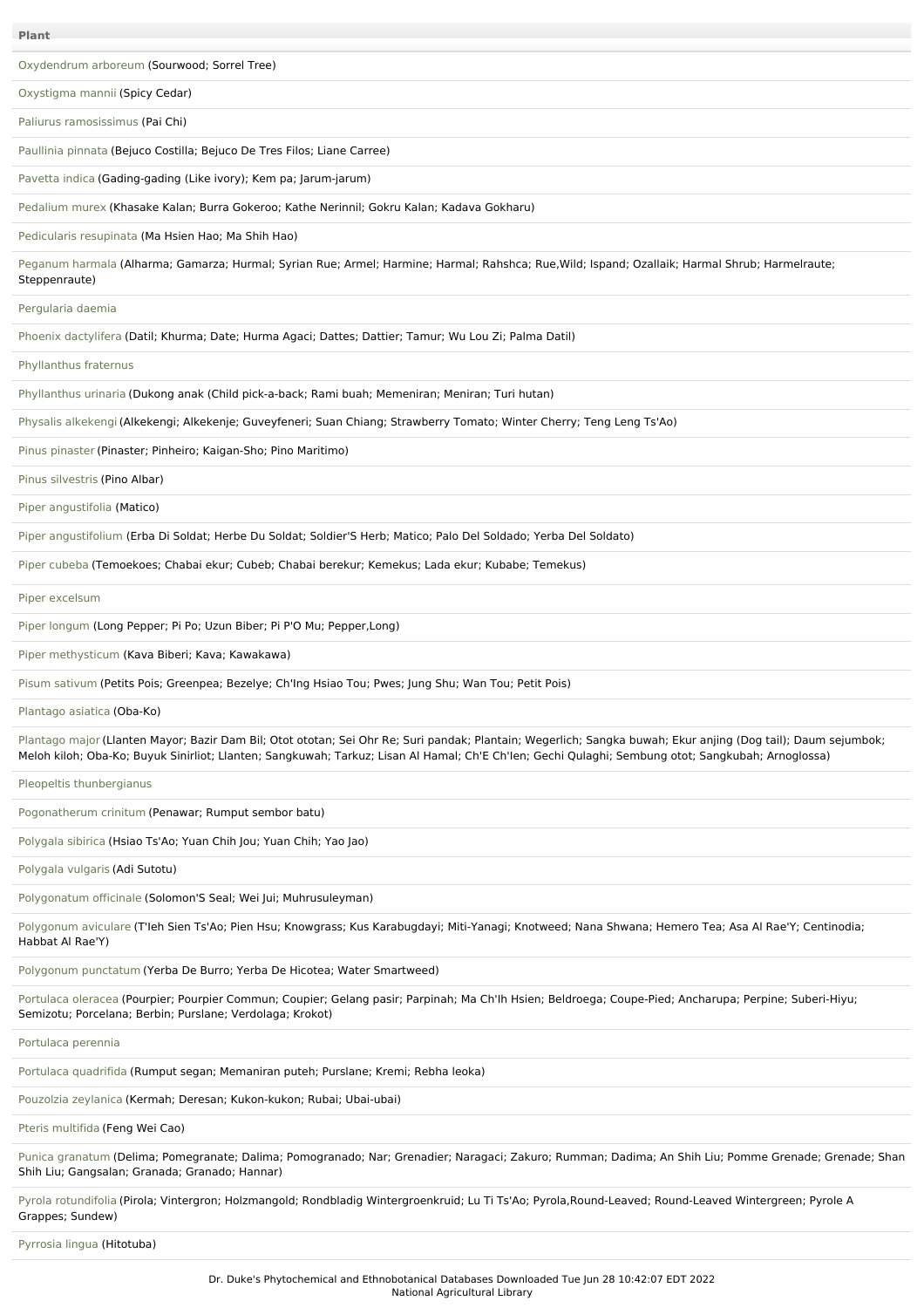| <b>Plant</b>                                                                                                                                                                                                                                                                                                                    |
|---------------------------------------------------------------------------------------------------------------------------------------------------------------------------------------------------------------------------------------------------------------------------------------------------------------------------------|
| Raphanus sativus (Kirmiziturp; Karaturp; Radis Marron; Radis; Mulaka; Lo Po; Daikon; Lai Fu; Radish; Rabano)                                                                                                                                                                                                                    |
| Rhus glabra (Ciplak Sumak Agaci; Smooth Sumach; White Shoemake; Upland Sumach)                                                                                                                                                                                                                                                  |
| Rosa laevigata (Naniwa-Ibara; Chin Ying Tsu)                                                                                                                                                                                                                                                                                    |
| Rubia tinctorum (Seiyo-Akane; Rubia; Madder; Boyacikoku)                                                                                                                                                                                                                                                                        |
| Rubus idaeus (Frambosia; Framboises; Frambueso; Red Raspberry; Ahududu)                                                                                                                                                                                                                                                         |
| Santalum album (Sandelhout; Chendana; Haoe meni; Pai Chai T'An; Ai nitoe; White Santal; White Sandalwood; White Sandal; Chandani; Chan T'An; Chandana; T'An<br>Hsiang; Laki-laki; Chen T'An; Beyaz Santal)                                                                                                                      |
| Saururus chinensis (Han-Gesho)                                                                                                                                                                                                                                                                                                  |
| Schinus molle (Yalanci Biber; Brazil Peppertree; Molle; Schinus; Aroeira Salsa; Yalan Biber Aghaji)                                                                                                                                                                                                                             |
| Schrebera swietenioides                                                                                                                                                                                                                                                                                                         |
| Senecio vulgaris (Boton D'Or; Hierba Cana; Common Groundsel; Groundsel; Shikh Al Rabee'; Kanaryaotu)                                                                                                                                                                                                                            |
| Serenoa serrulata (Saw Palmetto)                                                                                                                                                                                                                                                                                                |
| Sesbania sesban                                                                                                                                                                                                                                                                                                                 |
| Sida acuta (Escobita; Petit Lalo; Guimauve A Petites Fleurs; Seleguri)                                                                                                                                                                                                                                                          |
| Sida cordifolia (Bala; Pokok kelulut puteh)                                                                                                                                                                                                                                                                                     |
| Sida veronicaefolia                                                                                                                                                                                                                                                                                                             |
| Smilax china (Ubat raja (Royal medicine); Akar restong (Sore-nose med.); Chin Kang Ken; Gadong china (China gadon); Sarsaparilla; T'leh Ling Chio; Saru-Tori-<br>Ibara; Zarzaparilla; China; Squine; Smilace; Chinaroot; Ba Qia; Pa Ch'la; Chinawurzel; China Root; Kinawortel; Gadong saberang (Exotic gadong; Wang Kua Ts'Ao) |
| Smilax ovalifolia                                                                                                                                                                                                                                                                                                               |
| Smilax perfoliata                                                                                                                                                                                                                                                                                                               |
| Solanum asperolanatum                                                                                                                                                                                                                                                                                                           |
| Solanum erianthum (Zamourette; Amourette; Tabacon; Tabac Marron)                                                                                                                                                                                                                                                                |
| Solanum torvum (Berenjena Cimarrona; Poka; Terong pipit puteh (Wht sparro; Tabacon; Soushumber; Z'Amorette)                                                                                                                                                                                                                     |
| Spergularia rubra (Arenaria Roja; Red Sandwort; U'Shba Hamra)                                                                                                                                                                                                                                                                   |
| Stellaria media (Sercedili; Chickenmeat; Alsine; Hashishat Al Qazzaz)                                                                                                                                                                                                                                                           |
| Stephania japonica (Hasuno Hakozura)                                                                                                                                                                                                                                                                                            |
| Tectona grandis (Jati; Kayu jati)                                                                                                                                                                                                                                                                                               |
| Tephrosia purpurea (Indigo, Wild; Purple Tephrosia)                                                                                                                                                                                                                                                                             |
| Thladiantha dubia (Wang Kua)                                                                                                                                                                                                                                                                                                    |
| Tiarella cordifolia (Miterwort; False Mitrewort; Tiarella; Coolwort)                                                                                                                                                                                                                                                            |
| Tribulus alatus                                                                                                                                                                                                                                                                                                                 |
| Tribulus terrestris (Gotub; Chih Hsing; Gokshura; Abrojo; Tu Chi Li; Kon Jarah; Tzu; Hasach; Pai Chi Li; Ji Li; Chi Li; Sha Yuan Chi Li)                                                                                                                                                                                        |
| Tricholepis glaberrima                                                                                                                                                                                                                                                                                                          |
| Tropaeolum majus (Latin Chichegi; Nasturtium; Hint Teresi; Capucine; Abukhanjar; Capuchina)                                                                                                                                                                                                                                     |
| Tropaeolum minus                                                                                                                                                                                                                                                                                                                |
| Tropaeolum peregrinum                                                                                                                                                                                                                                                                                                           |
| Tulipa edulis (Amana; Shan Ci Gu; Chin Teng; Shan T'Zu Ku; Shan Tzu Ku)                                                                                                                                                                                                                                                         |
| Ulmus campestris (Warsaw Tea; Gharghar; English Elm; Orwe; Kara Aghaj)                                                                                                                                                                                                                                                          |
| Ulmus fulva (Amerikan Karaagaci; Slippery Elm; Sweet Elm)                                                                                                                                                                                                                                                                       |
| Urena lobata (Cadillo; Cousin; Pepulut; Petit Cousin; Pulutan; Pulut-pulut; Pulut; Legetan; Kelutut; Cadillo De Perro; Pulut lembu; Escoba)                                                                                                                                                                                     |
| Utricularia bifida                                                                                                                                                                                                                                                                                                              |
| Vaccinium vitis-idaea (Kokemomo; Koke-Momo; Kirmizi Cayumuzu; Preiselbeere)                                                                                                                                                                                                                                                     |
| Valeriana jatamansi (Sumbul UI Tib; Indische Valeriaan; Indischer Baldrian; Valeriane Indiene; Indian Nard; Indian Valerian; Bala Tagra; Tagara)                                                                                                                                                                                |